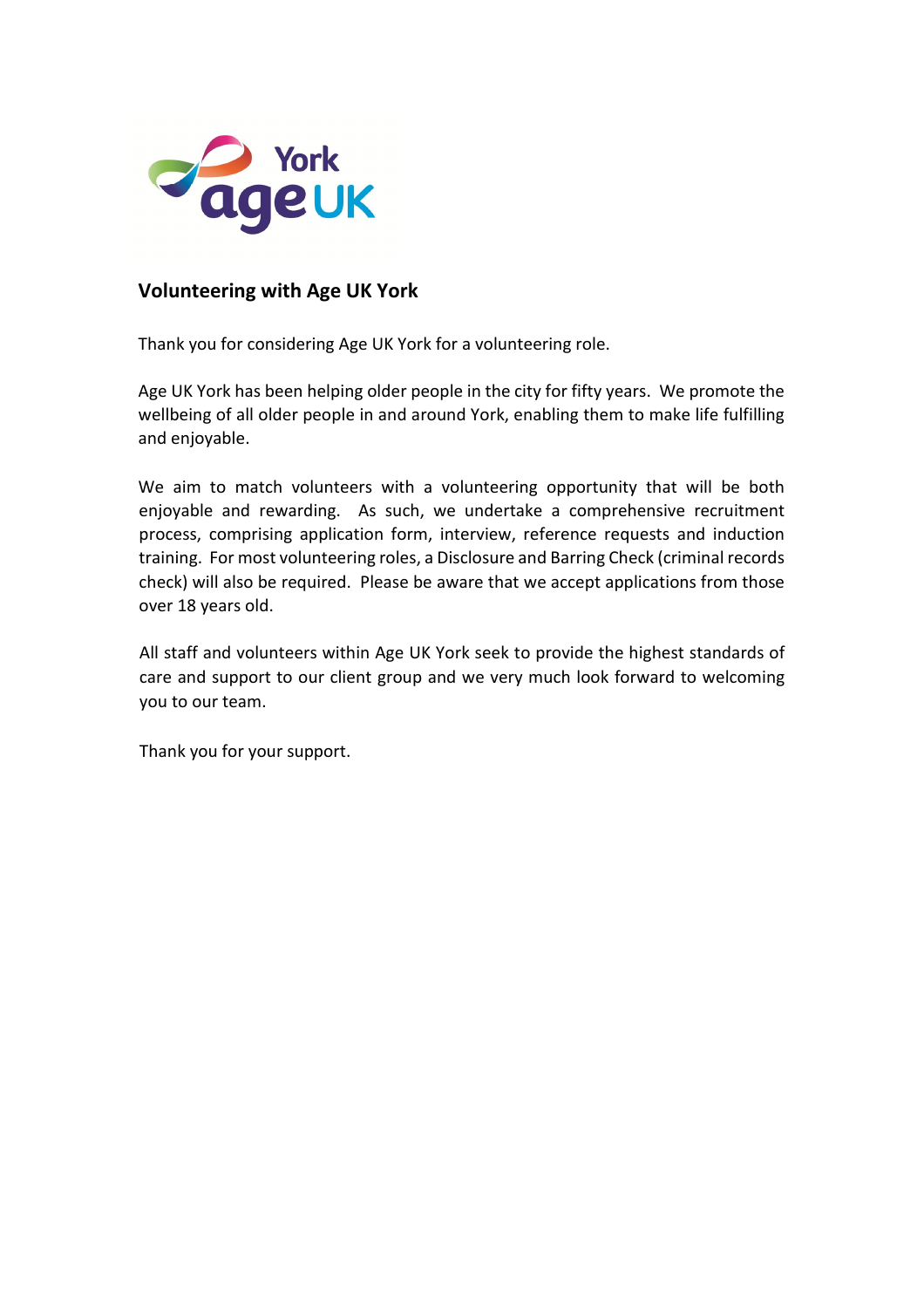## **CONFIDENTIAL**

# **VOLUNTEER APPLICATION FORM**

NAME & TITLE

ADDRESS

TELEPHONE

EMAIL ADDRESS

**CURRENT CIRCUMSTANCES** Please tell us why you would like to volunteer with us and a little about your current circumstances.

If you have a car, do you have fewer than six points on your licence?

**MEDICAL CONDITIONS** Please list any serious conditions (including mental health illness) over the last five years and include details of ongoing treatment. This does not exclude you from volunteering and allows us to make adaptations as required.

### **CRIMINAL RECORD**

If you progress your application with us, you will be asked for details of convictions. Some of our volunteering roles are exempt from the Rehabilitation of Offenders Act 1974 and you will be required to reveal all convictions, even those which are spent. A criminal record will not necessarily be a bar to obtaining a position. Most volunteering opportunities will require a DBS check (Disclosure and Barring Service).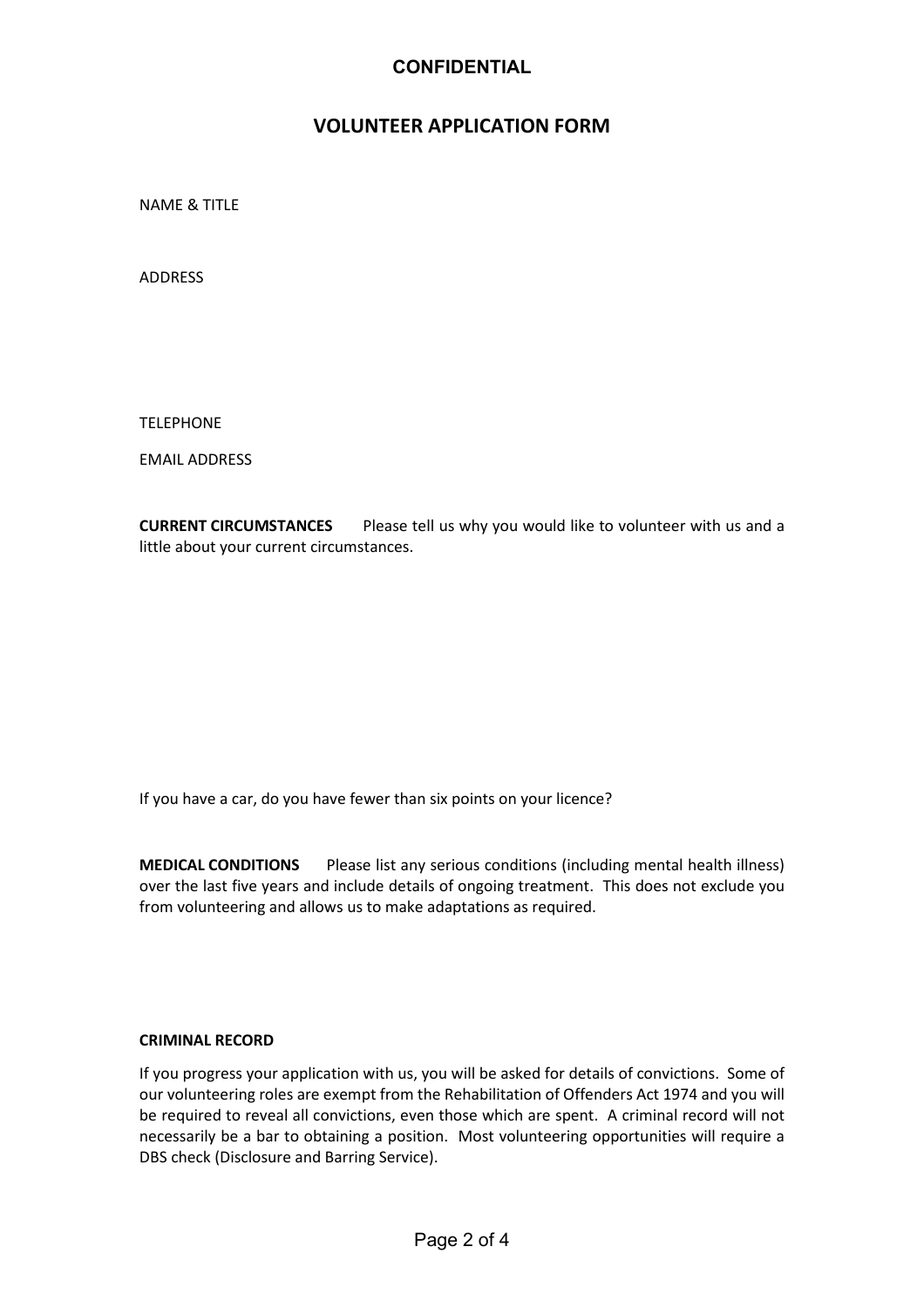## **CONFIDENTIAL**

### **VOLUNTEER OPPORTUNITIES**

We offer a range of volunteering opportunities within Age UK York and further details can be found on our website.

If there is more than one opportunity available, please indicate the roles you are interested in.

- Help in our charity shops (Fossgate, Bishopthorpe Road, Burton Stone Lane and Haxby).
- Shopping volunteers shopping and/or supporting clients to set up shopping services.
- **PROPERTY COMMUNITY CAFÉ VOlunteers represent Age UK at community café events.**
- Outreach volunteers to organise and staff an Age UK York information and advice desk, initially based at St Sampson's centre, with an intention to roll out at additional venues in York.
- An outreach volunteer to place posters with parish councils and high footfall organisations. This is part of our information & advice service.
- Minibus driver, to transport an older person to an Age UK York day club or activity. MIDAS qualification required, or Age UK York may fund.
- **Car drivers, to transport older people from their home to an age UK day club.**
- Day club volunteers to support day club staff, with a focus on socialising with clients and helping them to engage with activities.
- Day club food preparation volunteers help to prepare and serve a hot lunch.

### **For further information please contact**

The Volunteer Manager

- T Office 01904 627995 Direct 01904 933611
- E [volunteering@ageukyork.org.uk](mailto:volunteering@ageukyork.org.uk)
- W [www.ageukyork.org.uk](http://www.ageukyork.org.uk/)